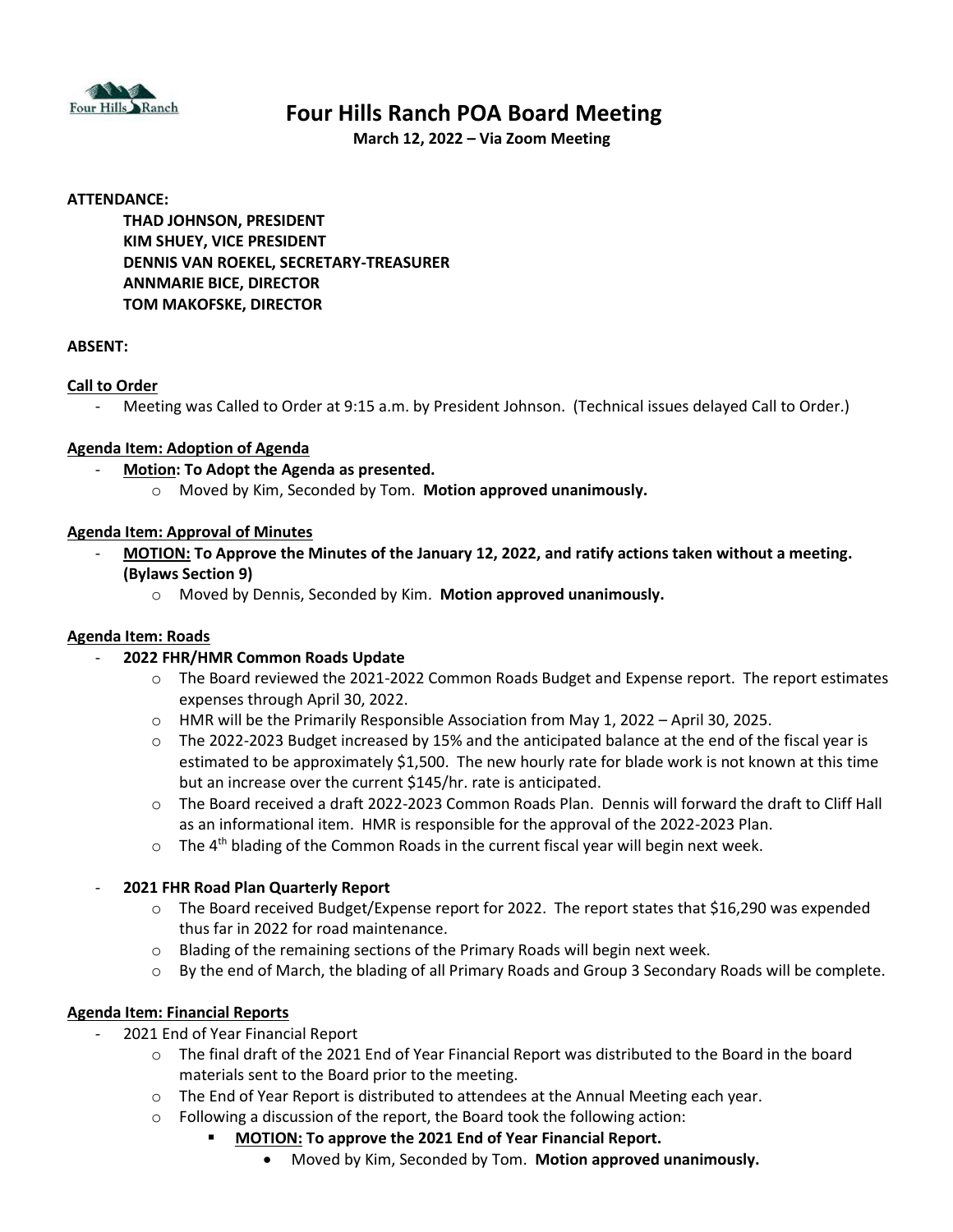# - **2022 FHR Quarterly Report**

o The Quarterly Financial Report Summary was distributed to the Board prior to the meeting stating the Income and Expenses through February 28, 2022.

## - **Delinquent Accounts**

- o The 2021 Delinquent Accounts & Liens Report was distributed to the Board. The report lists the 23 delinquent accounts as of 12/31/2021, the year a lien was placed on the account, and the balance of each account.
- o The number of delinquent accounts in 2021 decreased from 26 to 23 and the delinquent account balances decreased from \$79,080 to \$68,144.

# - **Lien Transfers to Private Parties**

- $\circ$  In 2021, the Board was approached by an individual who was attempting to purchase a parcel from an owner who had both delinquent taxes and a lien from the FHR POA for unpaid dues plus late and collection fees. If a property is foreclosed, the POA rarely receives any of the money owed even though a lien has been placed on the property. The proposal action would allow the Association to recover all past dues and the late/collection fees would be waived.
	- The individual did in fact purchase the parcel and the Association collected the past dues that were owed on the parcel.
- $\circ$  The same individual approached the POA with the possibility of doing the same transaction for three (3) additional properties on which the Association has liens.
- $\circ$  In addition, the individual inquired whether there were any other properties with liens that could be addressed in the same manner. Following the discussion. The Board took the following action:
	- **MOTION: To provide the requested information on properties with liens and a delinquent balance of \$1,500 or more.**
		- Moved by Tom. Seconded by Dennis. **Motion approved unanimously.**
	- **ACTION: Dennis agreed to research current delinquent accounts to provide the requested information.**

## **Agenda Item: Old Business**

# - **Delinquent Dues Foreclosures**

- $\circ$  In 2021, the Association began foreclosure proceedings on a property with a delinguent account dating back to 2006.
- $\circ$  Thad provided a detailed update of the communications with the owner from September 2021 through March 2022 as well as the conversations held with the Association attorney. The Board reviewed the information and options on how to proceed forward.
- $\circ$  Following the discussion, the Board determined to take no further legal action as long as the owner continues to pay according to the proposed repayment agreement.
	- **ACTION: Thad will work with the Association attorney to determine the next communication with the owner.**

#### - **CC&R Enforcements**

- $\circ$  Thad provided an update on the lawsuit that was filed by the Association for non-compliance with the CC&Rs. The owner did not respond to the lawsuit by the required deadline and the Association will receive a default judgement.
- o As a result, the violations have been corrected, as of this time, and no further action is needed.
- o This was the first time the Association filed a lawsuit for con-compliance of the CC&Rs or began foreclosure proceedings for non-payment of dues and fees.
	- **ACTION: Thad agreed to develop a cost analysis of the legal expenses incurred for both the lawsuit and the foreclosure actions to use in determining future actions.**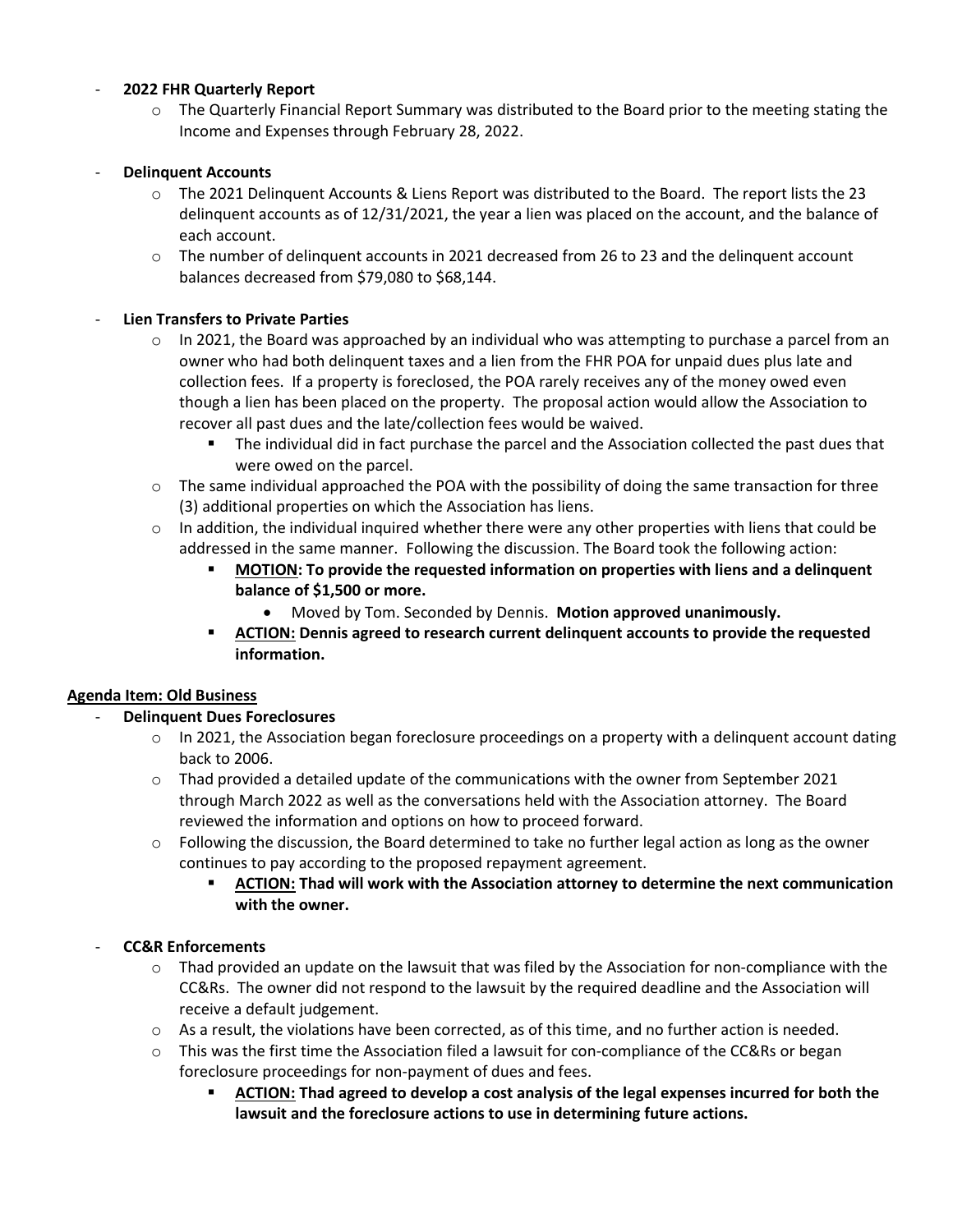# - **Road Signs – Update**

- $\circ$  Kim provided an update on the Association's progress in updating all road signs on the ranch.
- $\circ$  Kim drove the entire ranch and made a detailed list of missing signs and signs that still need to be replaced. In 2022, the plan calls for addressing all signs (replacement and missing) in Group 3. Kim also provided a cost list for all needed materials.
	- **MOTION:** To approve the \$1,857.30 expenditure, plus tax and shipping, to purchase signs **and materials required for roads in Group 3.**
		- Moved by Dennis, Seconded by Tom. **Motion approved unanimously.**
- $\circ$  The list developed by Kim also listed the signs and materials needed for Group 1 & 2.
	- **ACTION: The Board agreed to include the signs and materials needed for Groups 1 & 2 in the proposed 2023 budget. Dennis agreed to include in the 2023 draft budget.**
- $\circ$  The Board expressed it's thanks and gratitude to Kim for all efforts in this project job well done!

# - **Member List – Update**

- o In 2021, the Board increased its efforts to ensure the membership list was complete and accurate and was completely in sync with the accountant's billing information as well as with the Coconino County Parcel Viewer. Note – this is no small task! Over 50 properties changed hands during 2021, and the rate of sales and new addresses for owners has not slowed thus far in 2022.
- o Kim took the lead on this project and in conjunction with the accountant's office, developed a process to monthly update all of the information.
	- When notified of a sale or an owner's updated information, the membership and billing lists are not updated until the county updates the Parcel Viewer. On property sales, the update may take 2-3 months, and for updated information provided by an owner, it may take closer to a month. The Parcel Viewer is the official address of record and requires the other two lists to be consistent with the information on the Parcel Viewer.

#### - **New FHR GIS Road Map**

- o Thad provided the Board with the new GIS Road Map that indicates each parcel by the APN and not by lot #. This is extremely helpful since the county does not use the lot number.
- o The Board expressed its thanks to Thad for all his efforts in leading this project.

#### - **Mailboxes – Update**

- $\circ$  Kim reported that one additional mailbox was sold and only five (5) boxes remain empty.
- $\circ$  FHR previously talked with HMR about the need, at some point in the future, to add an additional unit of boxes for FHR, and HMR indicated that they are also considering the addition of a new unit. HMR granted permission for the addition of additional units
	- ACTION: Thad agreed to contact Cliff to determine, 1) Name of the contractor who **preciously installed the pads , and 2) Determine HMR's interest in adding a unit of boxes next year.**
- $\circ$  The Board recognizes that the sale of individual mailboxes in a new unit will occur over time and that the addition of a new unit is a cost factor in the near term.
	- **ACTION: Dennis agreed to build in the cost of a new unit of mailboxes into the proposed 2023 Four Hills Ranch budget.**

# - **Annexation Process**

- o The Association continues to receive inquiries about the annexation of land to the Four Hills Ranch.
- $\circ$  The Board previously developed a policy that clearly defines what is needed to annex a property but does not provide a step-by-step process for completing the annexation.
- o An owner wants to proceed with an annexation.
	- **ACTION: Thad agreed to work with the Association attorney to develop a step-by-step process that includes estimated fees to the Association and county as well as how to contact owners to gain legal access through the current owner's property.**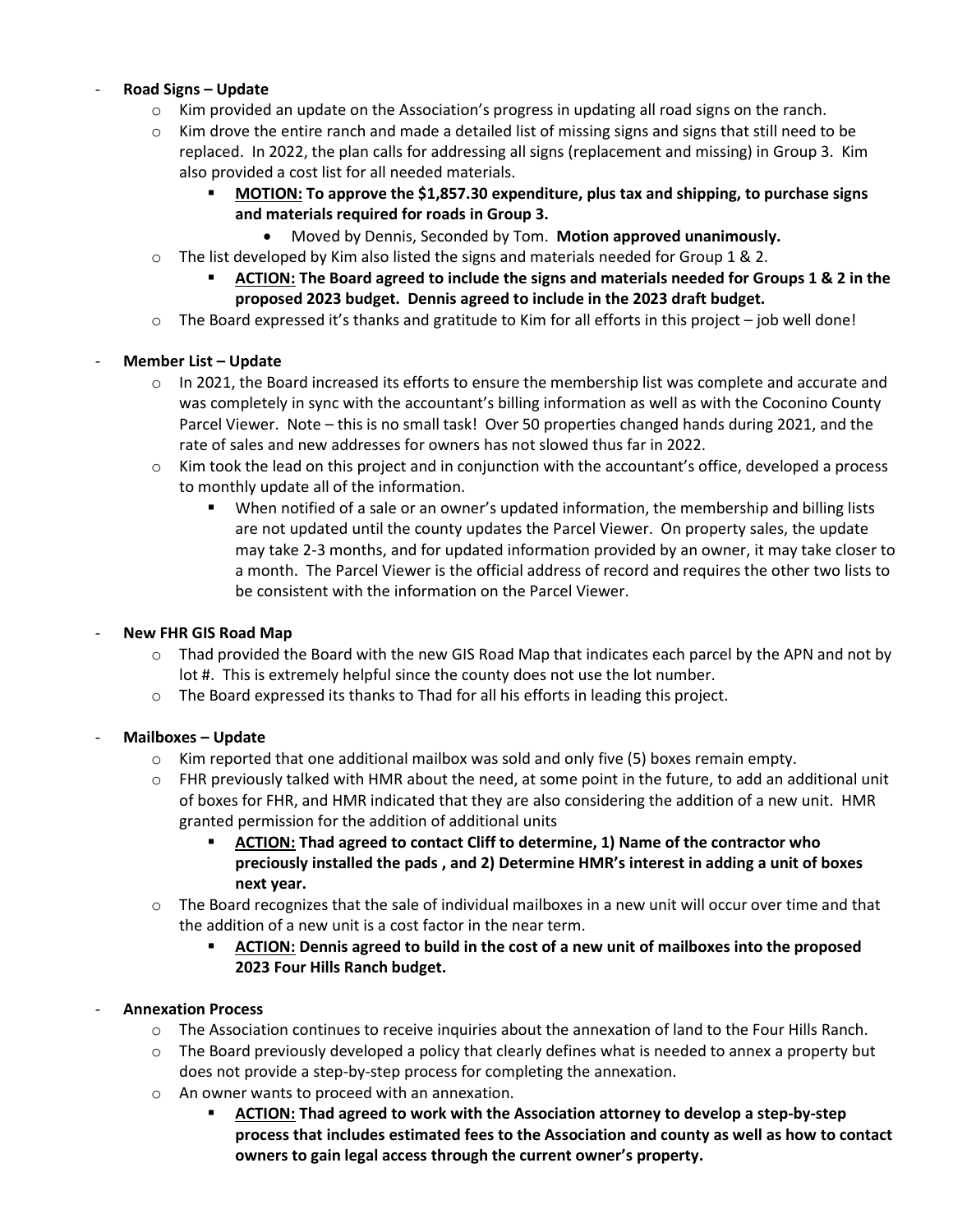#### **Agenda Item: New Business**

- **2022 Annual Meeting Update**
	- o **Location – AnnMarie** reported that we are all set with the reserved room at Miss Kitty's. AnnMarie will contact Miss Kitty's about the need for a deposit.
	- o **Announcement Mailing (1 & 2) - Thad**
	- o **Food – AnnMarie** agreed to order finger food for sixty (60) attendees, plus water and tea.
	- o **Folders – AnnMarie** agreed to be responsible for putting together the folders for attendees.
		- **Content:** Agenda, Financial, PowerPoint, Evaluation Form, Lifeline flyer, FAQ, Maps, owner correction sheet.
			- Agenda **Thad**
			- Financial **Dennis (2021 End of Year Report)**
			- PowerPoint Copies **AnnMarie**
			- Evaluation Form **Dennis**
			- Lifeline Flyer **Thad**
			- FAQ **Kim**
			- Maps **AnnMarie**
			- Owner Information errata Sheet **Dennis**
	- o **AV Equipment**
		- Screen **– AnnMarie**
		- Projector **– Dennis & AnnMarie**
		- Laptop **– AnnMarie**
	- o **PowerPoint Development – Dennis & Thad**
		- Roads Presentation **Dennis**
			- Add section to place emphasis on cost and the Association's inability to frequently address individual needs on a road.
	- o **Election**
		- Ballots & Tally Sheet **Dennis**
	- o **Sign -In Sheets – Kim**
	- o **Pens – Kim & AnnMarie**
	- o **Annual Meeting Signs for Door – AnnMarie**
	- o **Zoom Announcement for Website – Dennis**

#### - **DEADLINE FOR SUBMISSION OF MATERIALS FOR FOLDER TO ANNMARIE – MAY 1, 2022**

- **FHR Road Material**
	- $\circ$  Ground asphalt was recently advertised by Nancy Fuller for \$15/ton.
	- o The Board discussed whether this might be an appropriate substitute for cinder.
		- **ACTION: Dennis agreed to contact Richard for information and recommendation.**
	- o Pictures are posted on Facebook of where it has been used
		- **ACTION: Dennis agreed to contact Nancy for further information.**

# - **Business Cards**

- $\circ$  Board Members often meet new owners and provide maps and information. Question was raised on whether it would be helpful to have business cards for use by Board members. Cost is minimal, \$8.50 per 500.
	- **ACTION: Thad agreed to develop a template for a general business card that could be used by Board members. Thad will send a template for editing and comment and once approved, order the business cards as part of the printing order for announcements.**
- o Thad emailed FHR Logos to Board members for their use in Association work.